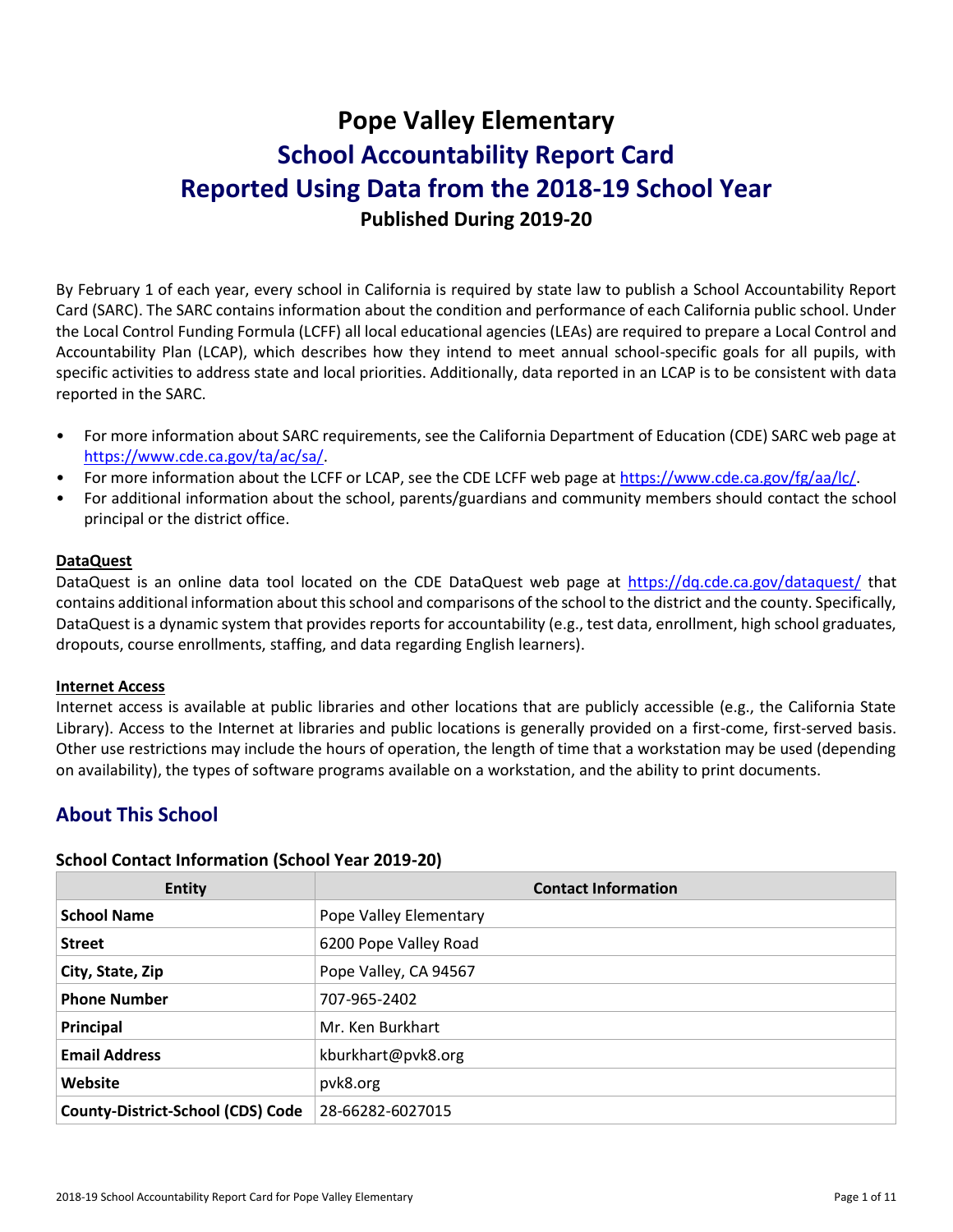| Entity               | <b>Contact Information</b>                                   |
|----------------------|--------------------------------------------------------------|
| <b>District Name</b> | Pope Valley Union Elementary School District (CDS: 28-66282) |
| <b>Phone Number</b>  | 707-965-2402                                                 |
| Superintendent       | Ken Burkhart                                                 |
| <b>Email Address</b> | kburkhart@pvk8.org                                           |
| Website              | pvk8.org                                                     |

### **School Description and Mission Statement (School Year 2019-20)**

Pope Valley Elementary School is the smallest and most isolated school in Napa County. It is a single-school district whose board consists of local volunteers, one off whom also volunteer for the local fire department. Pope Valley Elementary School serves about 60 students from kindergarten to the eighth grade. While students typically matriculate to St. Helena High School, students may attend any high school when leaving Pope Valley and about one goes on to Middletown High School each year. The students at Pope Valley Elementary School are taught in four classes with experienced and highlyqualified teachers, instructional aides, and a dedicated support staff. One of the aides works also works in the office while the other are also bus drivers. The afterschool program runs daily until 5pm and is staffed by a bilingual (Spanish) speaking parent, who also works in the office. The school's principal and superintendent team teaches with the 2nd/3rd grade teacher.

Pope Valley Elementary School: Inspiring lives by imparting 21st Century skills while fostering lifelong learning and respect for all.

| <b>Grade Level</b>      | <b>Number of Students</b> |
|-------------------------|---------------------------|
| Kindergarten            | 6                         |
| Grade 1                 | 6                         |
| <b>Grade 2</b>          | 5                         |
| Grade 3                 | 5                         |
| Grade 4                 | 3                         |
| Grade 5                 | 4                         |
| Grade 6                 | 9                         |
| Grade 7                 | 6                         |
| Grade 8                 | 6                         |
| <b>Total Enrollment</b> | 50                        |

### **Student Enrollment by Grade Level (School Year 2018-19)**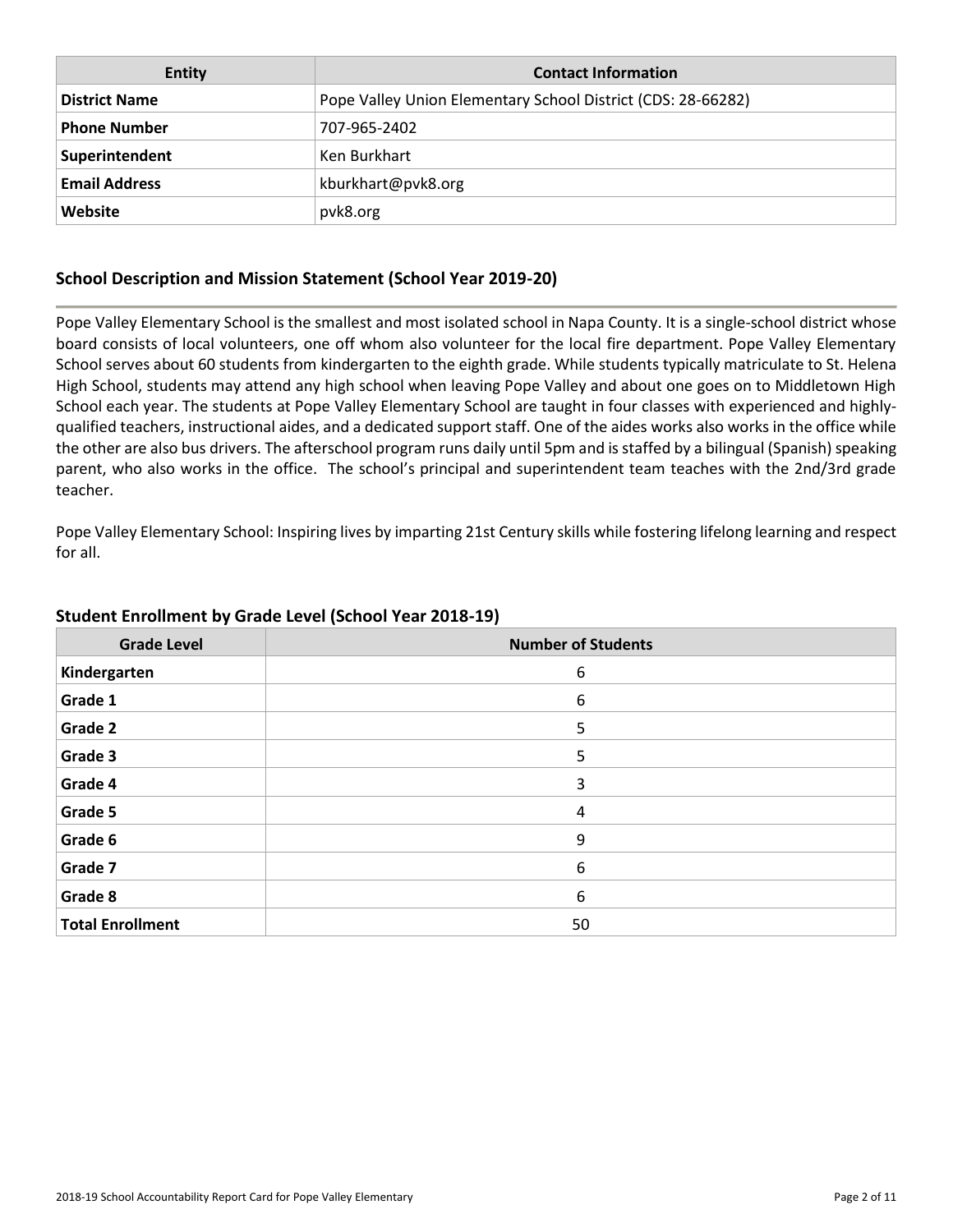### **Student Enrollment by Group (School Year 2018-19)**

| <b>Student Group</b>                   | <b>Percent of Total Enrollment</b> |
|----------------------------------------|------------------------------------|
| American Indian or Alaska Native       | 4                                  |
| <b>Hispanic or Latino</b>              | 68                                 |
| White                                  | 22                                 |
| <b>Two or More Races</b>               | 4                                  |
| <b>Socioeconomically Disadvantaged</b> | 66                                 |
| <b>English Learners</b>                | 30                                 |
| <b>Students with Disabilities</b>      | 8                                  |
| <b>Homeless</b>                        |                                    |

# **A. Conditions of Learning**

### **State Priority: Basic**

The SARC provides the following information relevant to the State priority: Basic (Priority 1):

- Degree to which teachers are appropriately assigned and fully credentialed in the subject area and for the pupils they are teaching;
- Pupils have access to standards-aligned instructional materials; and
- School facilities are maintained in good repair

### **Teacher Credentials**

| <b>Teachers</b>                                                           |  | <b>School</b><br>2018-19 | <b>School</b><br>2019-20 | <b>District</b><br>2019-20 |
|---------------------------------------------------------------------------|--|--------------------------|--------------------------|----------------------------|
| <b>With Full Credential</b>                                               |  |                          | b                        |                            |
| <b>Without Full Credential</b>                                            |  |                          |                          |                            |
| <b>Teaching Outside Subject Area of Competence (with full credential)</b> |  | 0                        |                          |                            |

### **Teacher Misassignments and Vacant Teacher Positions**

| Indicator                                             | 2017-18 | 2018-19 | 2019-20 |
|-------------------------------------------------------|---------|---------|---------|
| <b>Misassignments of Teachers of English Learners</b> |         |         |         |
| <b>Total Teacher Misassignments*</b>                  |         |         |         |
| <b>Vacant Teacher Positions</b>                       |         |         |         |

Note: "Misassignments" refers to the number of positions filled by teachers who lack legal authorization to teach that grade level, subject area, student group, etc. \*Total Teacher Misassignments includes the number of Misassignments of Teachers of English Learners.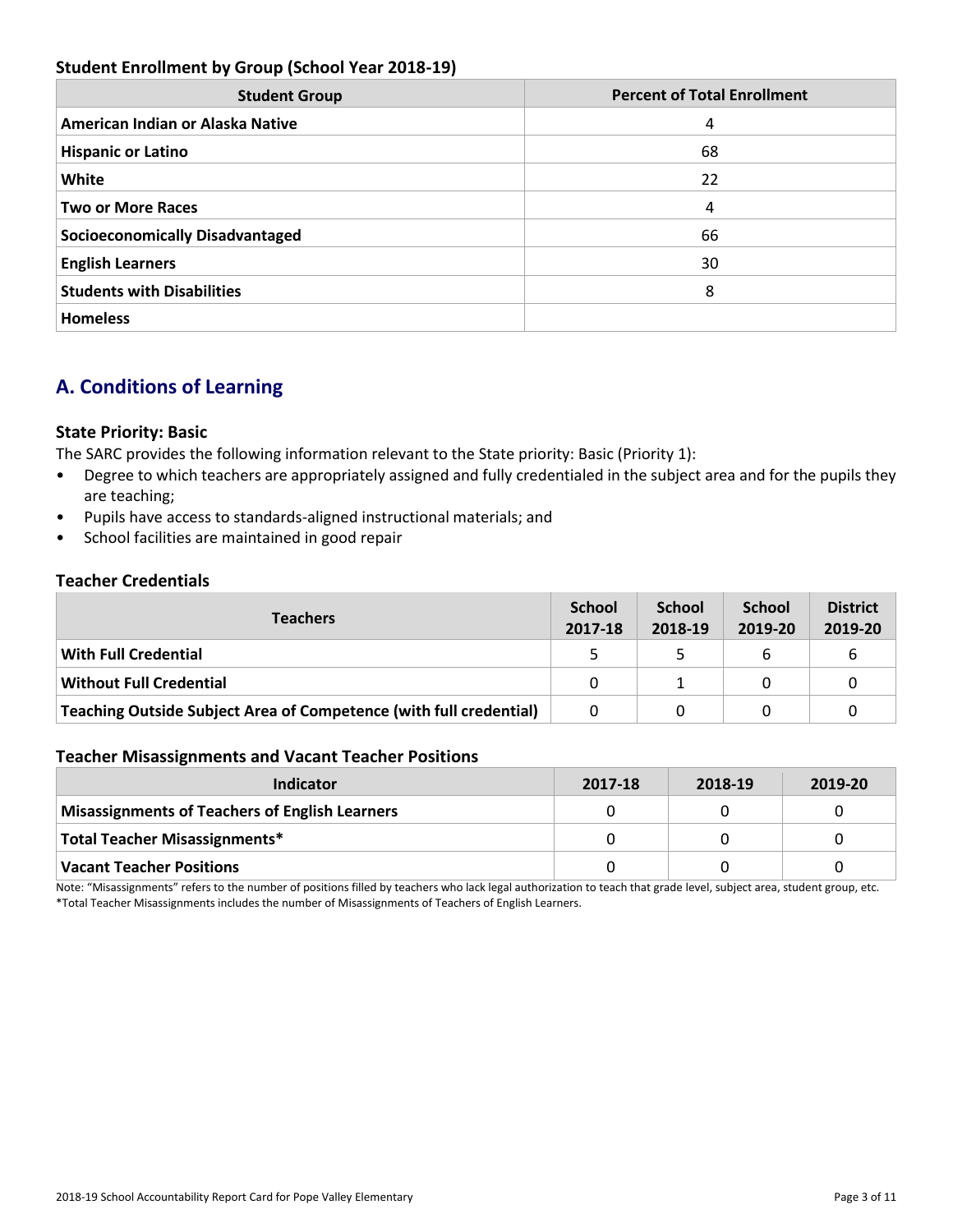### **Quality, Currency, Availability of Textbooks and Instructional Materials (School Year 2019-20)**

#### **Year and month in which data were collected:** 1/2020

Science adoption delayed until 2020.

| <b>Subject</b>                | <b>Textbooks and Other Instructional</b><br><b>Materials/year of Adoption</b> | <b>From Most</b><br>Recent<br><b>Adoption?</b> | <b>Percent Students</b><br><b>Lacking Own</b><br><b>Assigned Copy</b> |  |
|-------------------------------|-------------------------------------------------------------------------------|------------------------------------------------|-----------------------------------------------------------------------|--|
| <b>Reading/Language Arts</b>  | Wonders - Houghton Mifflin/2016                                               | Yes.                                           | 0                                                                     |  |
| <b>Mathematics</b>            | Go Math / 2016                                                                | Yes.                                           | 0                                                                     |  |
| <b>Science</b>                | supplemental materials, old adoption out-of-<br>date                          |                                                | 0                                                                     |  |
| <b>History-Social Science</b> | Pearson my Woirld Interactive 2018                                            | Yes.                                           | 0                                                                     |  |
| <b>Health</b>                 | Positive Prevention Plus - Sexual Health<br>Education/2016 (5th-8th only)     | Yes.                                           | 0                                                                     |  |

### **School Facility Conditions and Planned Improvements (Most Recent Year)**

Inspection conducted by superintendent/principal on 1/21/2020. No deficiencies noted.

### **School Facility Good Repair Status (Most Recent Year)**

Using the **most recently collected** FIT data (or equivalent), provide the following:

- Determination of repair status for systems listed
- Description of any needed maintenance to ensure good repair
- The year and month in which the data were collected
- The overall rating

### **Year and month of the most recent FIT report:** 1/21/2020

| <b>System Inspected</b>                                                | <b>Rating</b> | <b>Repair Needed and Action Taken or Planned</b> |
|------------------------------------------------------------------------|---------------|--------------------------------------------------|
| <b>Systems: Gas Leaks,</b><br>Mechanical/HVAC, Sewer                   | Good          | No action needed.                                |
| <b>Interior: Interior Surfaces</b>                                     | Good          | No action needed.                                |
| <b>Cleanliness: Overall Cleanliness,</b><br>Pest/Vermin Infestation    | Good          | No action needed.                                |
| <b>Electrical: Electrical</b>                                          | Good          | No action needed.                                |
| Restrooms/Fountains: Restrooms,<br>Sinks/Fountains                     | Good          | No action needed.                                |
| <b>Safety: Fire Safety, Hazardous</b><br><b>Materials</b>              | Good          | No action needed.                                |
| <b>Structural: Structural Damage,</b><br><b>Roofs</b>                  | Good          | No action needed.                                |
| External: Playground/School<br>Grounds, Windows/<br>Doors/Gates/Fences | Good          | No action needed.                                |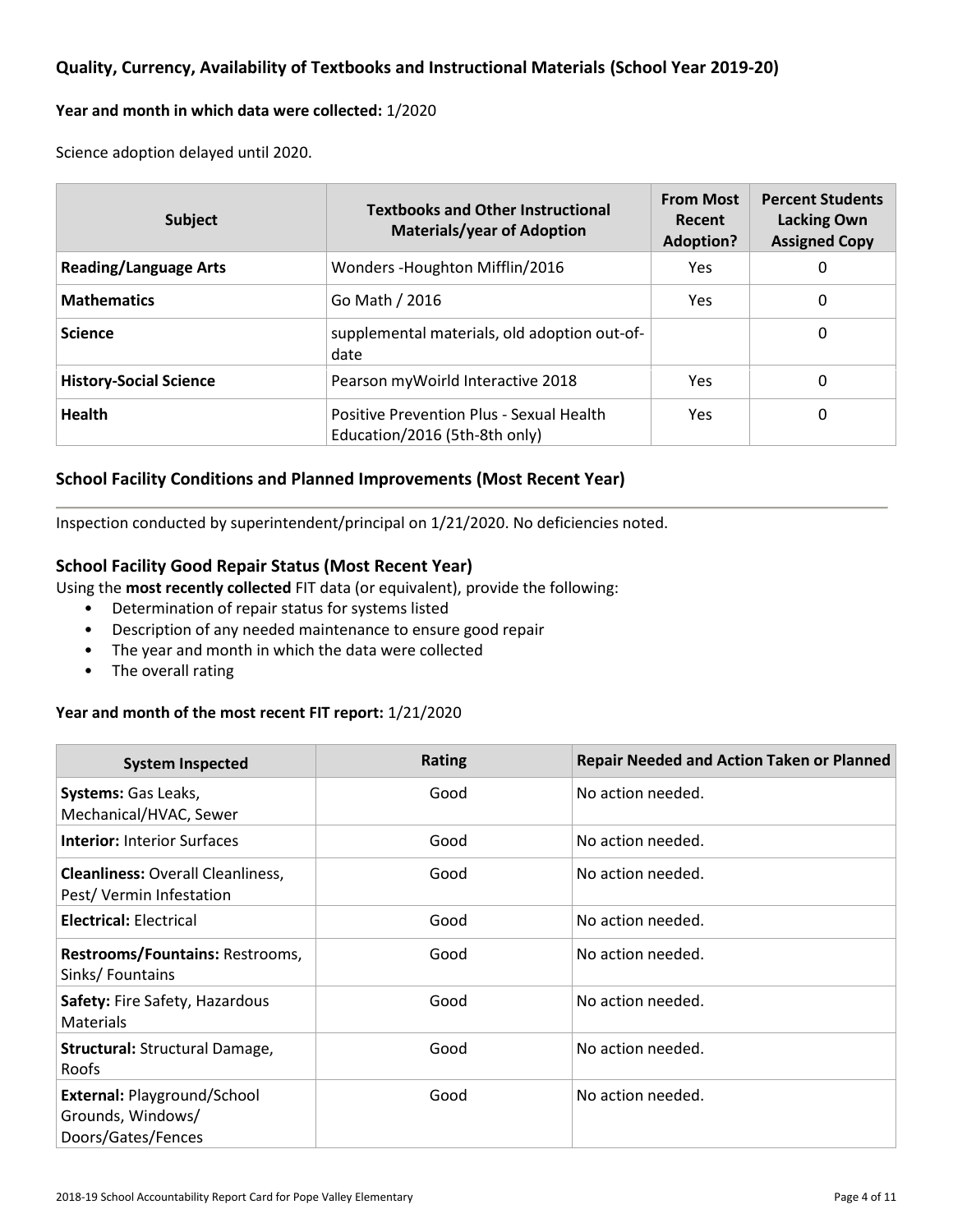| System Inspected | Rating    | <b>Repair Needed and Action Taken or Planned</b> |
|------------------|-----------|--------------------------------------------------|
| Overall Rating   | Exemplary |                                                  |

### **B. Pupil Outcomes**

### **State Priority: Pupil Achievement**

The SARC provides the following information relevant to the State priority: Pupil Achievement (Priority 4):

- **Statewide assessments** (i.e., California Assessment of Student Performance and Progress [CAASPP] System, which includes the Smarter Balanced Summative Assessments for students in the general education population and the California Alternate Assessments [CAAs] for English language arts/literacy [ELA] and mathematics given in grades three through eight and grade eleven. Only eligible students may participate in the administration of the CAAs. CAAs items are aligned with alternate achievement standards, which are linked with the Common Core State Standards [CCSS] for students with the most significant cognitive disabilities); and
- The percentage of students who have successfully completed courses that satisfy the requirements for entrance to the University of California and the California State University, or career technical education sequences or programs of study.

### **CAASPP Test Results in ELA and Mathematics for All Students Grades Three through Eight and Grade Eleven**

# **Percentage of Students Meeting or Exceeding the State Standard**

| <b>Subject</b>                                                                | <b>School</b><br>2017-18 | <b>School</b><br>2018-19 | <b>District</b><br>2017-18 | <b>District</b><br>2018-19 | <b>State</b><br>2017-18 | <b>State</b><br>2018-19 |
|-------------------------------------------------------------------------------|--------------------------|--------------------------|----------------------------|----------------------------|-------------------------|-------------------------|
| <b>English Language Arts/Literacy</b><br>$\left($ grades 3-8 and 11 $\right)$ | 21                       | 31                       | 21                         | 31                         | 50                      | 50                      |
| <b>Mathematics</b><br>$\sqrt{(grades 3-8 and 11)}$                            | 16                       | 31                       | 16                         | 31                         | 38                      | 39                      |

Note: Percentages are not calculated when the number of students tested is ten or less, either because the number of students in this category is too small for statistical accuracy or to protect student privacy.

Note: ELA and mathematics test results include the Smarter Balanced Summative Assessment and the CAA. The "Percent Met or Exceeded" is calculated by taking the total number of students who met or exceeded the standard on the Smarter Balanced Summative Assessment plus the total number of students who met the standard (i.e., achieved Level 3-Alternate) on the CAAs divided by the total number of students who participated in both assessments.

### **CAASPP Test Results in ELA by Student Group Grades Three through Eight and Grade Eleven (School Year 2018-19)**

| <b>Student Group</b>             | <b>Total</b><br><b>Enrollment</b> | <b>Number</b><br><b>Tested</b> | Percent<br><b>Tested</b> | Percent<br><b>Not</b><br><b>Tested</b> | Percent<br>Met or<br><b>Exceeded</b> |
|----------------------------------|-----------------------------------|--------------------------------|--------------------------|----------------------------------------|--------------------------------------|
| <b>All Students</b>              | 35                                | 32                             | 91.43                    | 8.57                                   | 31.25                                |
| <b>Male</b>                      | 23                                | 21                             | 91.30                    | 8.70                                   | 23.81                                |
| Female                           | 12                                | 11                             | 91.67                    | 8.33                                   | 45.45                                |
| <b>Black or African American</b> |                                   |                                |                          |                                        |                                      |
| American Indian or Alaska Native |                                   |                                |                          |                                        |                                      |
| <b>Filipino</b>                  |                                   |                                |                          |                                        |                                      |
| <b>Hispanic or Latino</b>        | 23                                | 22                             | 95.65                    | 4.35                                   | 18.18                                |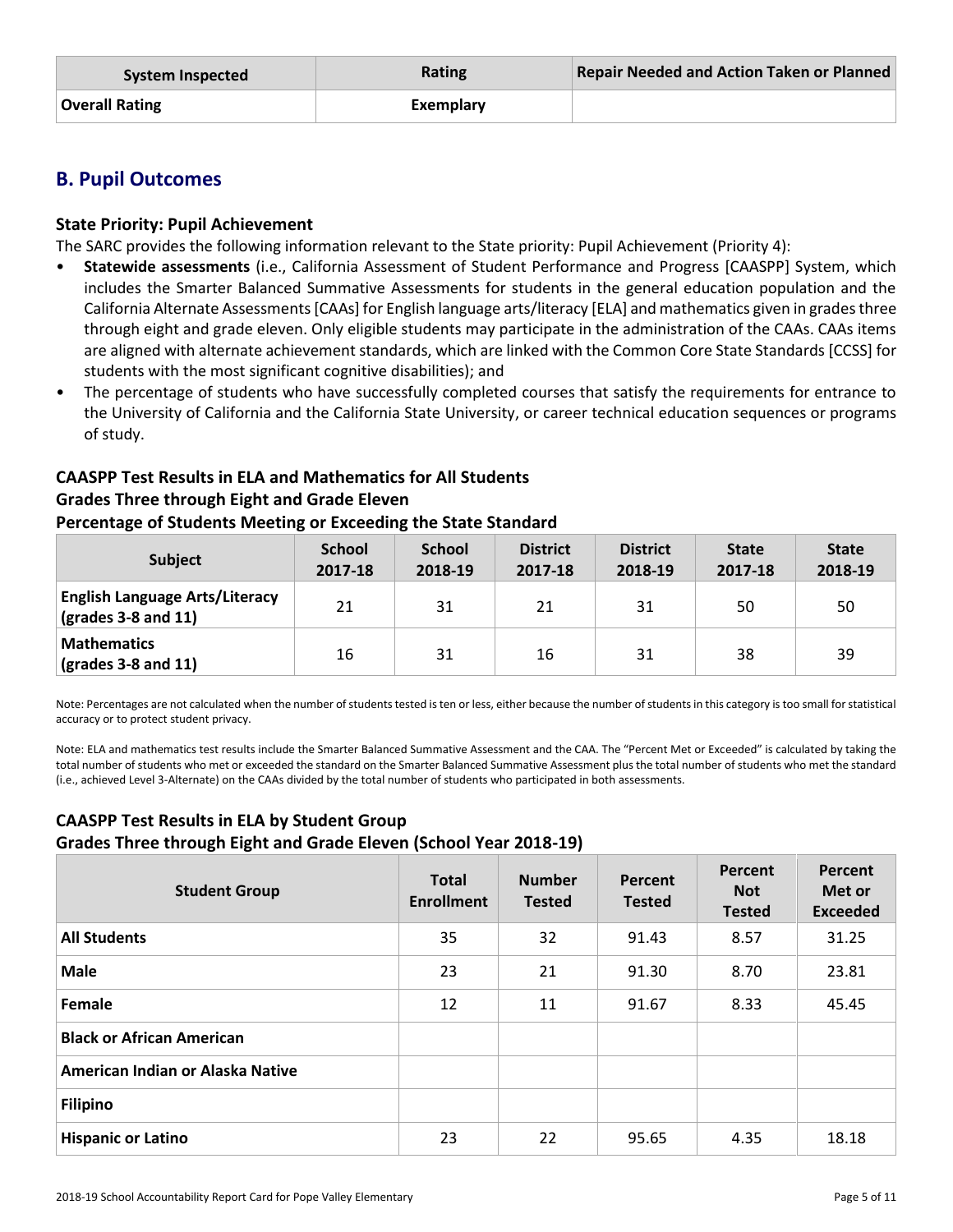| <b>Student Group</b>                                 | <b>Total</b><br><b>Enrollment</b> | <b>Number</b><br><b>Tested</b> | Percent<br><b>Tested</b> | Percent<br><b>Not</b><br><b>Tested</b> | <b>Percent</b><br>Met or<br><b>Exceeded</b> |
|------------------------------------------------------|-----------------------------------|--------------------------------|--------------------------|----------------------------------------|---------------------------------------------|
| <b>Native Hawaiian or Pacific Islander</b>           |                                   |                                |                          |                                        |                                             |
| White                                                | --                                |                                | --                       | --                                     |                                             |
| <b>Two or More Races</b>                             | --                                | --                             | $- -$                    | --                                     | --                                          |
| <b>Socioeconomically Disadvantaged</b>               | 25                                | 23                             | 92.00                    | 8.00                                   | 26.09                                       |
| <b>English Learners</b>                              | 14                                | 14                             | 100.00                   | 0.00                                   | 14.29                                       |
| <b>Students with Disabilities</b>                    | --                                |                                | --                       |                                        |                                             |
| <b>Students Receiving Migrant Education Services</b> | 13                                | 13                             | 100.00                   | 0.00                                   | 15.38                                       |
| <b>Foster Youth</b>                                  |                                   |                                |                          |                                        |                                             |
| <b>Homeless</b>                                      |                                   |                                |                          |                                        |                                             |

Note: ELA test results include the Smarter Balanced Summative Assessment and the CAA. The "Percent Met or Exceeded" is calculated by taking the total number of students who met or exceeded the standard on the Smarter Balanced Summative Assessment plus the total number of students who met the standard (i.e., achieved Level 3-Alternate) on the CAAs divided by the total number of students who participated in both assessments.

Note: Double dashes (--) appear in the table when the number of students is ten or less, either because the number of students in this category is too small for statistical accuracy or to protect student privacy.

Note: The number of students tested includes all students who participated in the test whether they received a score or not; however, the number of students tested is not the number that was used to calculate the achievement level percentages. The achievement level percentages are calculated using only students who received scores.

### **CAASPP Test Results in Mathematics by Student Group Grades Three through Eight and Grade Eleven (School Year 2018-19)**

| <b>Student Group</b>                       | <b>Total</b><br><b>Enrollment</b> | <b>Number</b><br><b>Tested</b> | Percent<br><b>Tested</b> | Percent<br><b>Not</b><br><b>Tested</b> | <b>Percent</b><br>Met or<br><b>Exceeded</b> |
|--------------------------------------------|-----------------------------------|--------------------------------|--------------------------|----------------------------------------|---------------------------------------------|
| <b>All Students</b>                        | 35                                | 32                             | 91.43                    | 8.57                                   | 31.25                                       |
| <b>Male</b>                                | 23                                | 21                             | 91.30                    | 8.70                                   | 38.10                                       |
| Female                                     | 12                                | 11                             | 91.67                    | 8.33                                   | 18.18                                       |
| <b>Black or African American</b>           |                                   |                                |                          |                                        |                                             |
| American Indian or Alaska Native           |                                   |                                |                          |                                        |                                             |
| <b>Filipino</b>                            |                                   |                                |                          |                                        |                                             |
| <b>Hispanic or Latino</b>                  | 23                                | 22                             | 95.65                    | 4.35                                   | 31.82                                       |
| <b>Native Hawaiian or Pacific Islander</b> |                                   |                                |                          |                                        |                                             |
| <b>White</b>                               | --                                | $- -$                          | $\overline{\phantom{m}}$ | --                                     | $-$                                         |
| <b>Two or More Races</b>                   | --                                |                                | $\overline{\phantom{a}}$ | --                                     | --                                          |
| <b>Socioeconomically Disadvantaged</b>     | 25                                | 23                             | 92.00                    | 8.00                                   | 30.43                                       |
| <b>English Learners</b>                    | 14                                | 14                             | 100.00                   | 0.00                                   | 28.57                                       |
| <b>Students with Disabilities</b>          |                                   |                                |                          |                                        |                                             |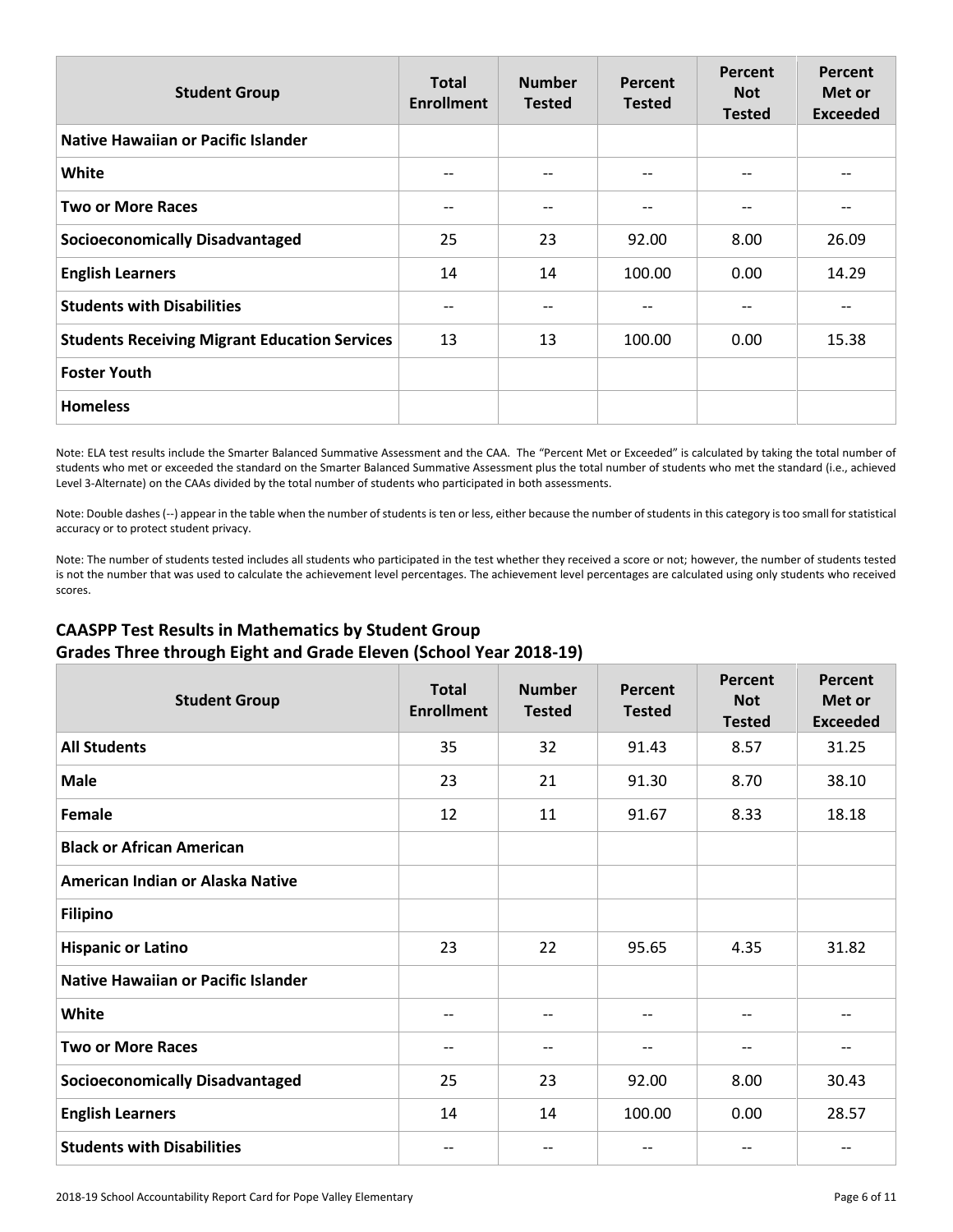| <b>Student Group</b>                                 | <b>Total</b><br><b>Enrollment</b> | <b>Number</b><br><b>Tested</b> | Percent<br><b>Tested</b> | Percent<br><b>Not</b><br><b>Tested</b> | Percent<br>Met or<br><b>Exceeded</b> |
|------------------------------------------------------|-----------------------------------|--------------------------------|--------------------------|----------------------------------------|--------------------------------------|
| <b>Students Receiving Migrant Education Services</b> | 13                                | 13                             | 100.00                   | 0.00                                   | 30.77                                |
| <b>Foster Youth</b>                                  |                                   |                                |                          |                                        |                                      |
| <b>Homeless</b>                                      |                                   |                                |                          |                                        |                                      |

Note: Mathematics test results include the Smarter Balanced Summative Assessment and the CAA. The "Percent Met or Exceeded" is calculated by taking the total number of students who met or exceeded the standard on the Smarter Balanced Summative Assessment plus the total number of students who met the standard (i.e., achieved Level 3-Alternate) on the CAAs divided by the total number of students who participated in both assessments.

Note: Double dashes (--) appear in the table when the number of students is ten or less, either because the number of students in this category is too small for statistical accuracy or to protect student privacy.

Note: The number of students tested includes all students who participated in the test whether they received a score or not; however, the number of students tested is not the number that was used to calculate the achievement level percentages. The achievement level percentages are calculated using only students who received scores.

### **CAASPP Test Results in Science for All Students Grades Five, Eight, and Ten**

### **Percentage of Students Meeting or Exceeding the State Standard**

| <b>Subject</b>                        | <b>School</b> | <b>School</b> | <b>District</b> | <b>District</b> | <b>State</b> | <b>State</b> |
|---------------------------------------|---------------|---------------|-----------------|-----------------|--------------|--------------|
|                                       | 2017-18       | 2018-19       | 2017-18         | 2018-19         | 2017-18      | 2018-19      |
| Science (grades 5, 8 and high school) | N/A           | N/A           | N/A             | N/A             | N/A          | N/A          |

Note: Cells with N/A values do not require data.

Note: This is a placeholder for the California Science Test (CAST) which was administered operationally during the 2018-19 school year. However, these data are not available for inclusion in the 2018-19 SARC posting due February 1, 2020. These data will be included in the 2019-20 SARC posting due February 1, 2021.

### **State Priority: Other Pupil Outcomes**

The SARC provides the following information relevant to the State priority: Other Pupil Outcomes (Priority 8):

Pupil outcomes in the subject areas of physical education.

### **California Physical Fitness Test Results (School Year 2018-19)**

| Grade Level | <b>Percentage of Students</b> | <b>Percentage of Students</b> | <b>Percentage of Students</b> |
|-------------|-------------------------------|-------------------------------|-------------------------------|
|             | <b>Meeting Four of Six</b>    | <b>Meeting Five of Six</b>    | <b>Meeting Six of Six</b>     |
|             | <b>Fitness Standards</b>      | <b>Fitness Standards</b>      | <b>Fitness Standards</b>      |
|             |                               |                               |                               |

Note: Percentages are not calculated and double dashes (--) appear in the table when the number of students tested is ten or less, either because the number of students in this category is too small for statistical accuracy or to protect student privacy. The 2018-19 PFT data has not been published by CDE. The SARCs are being board approved and posted without the data to meet the 2/1/20 publishing deadline. Updated SARCs will be posted as soon as the data is published.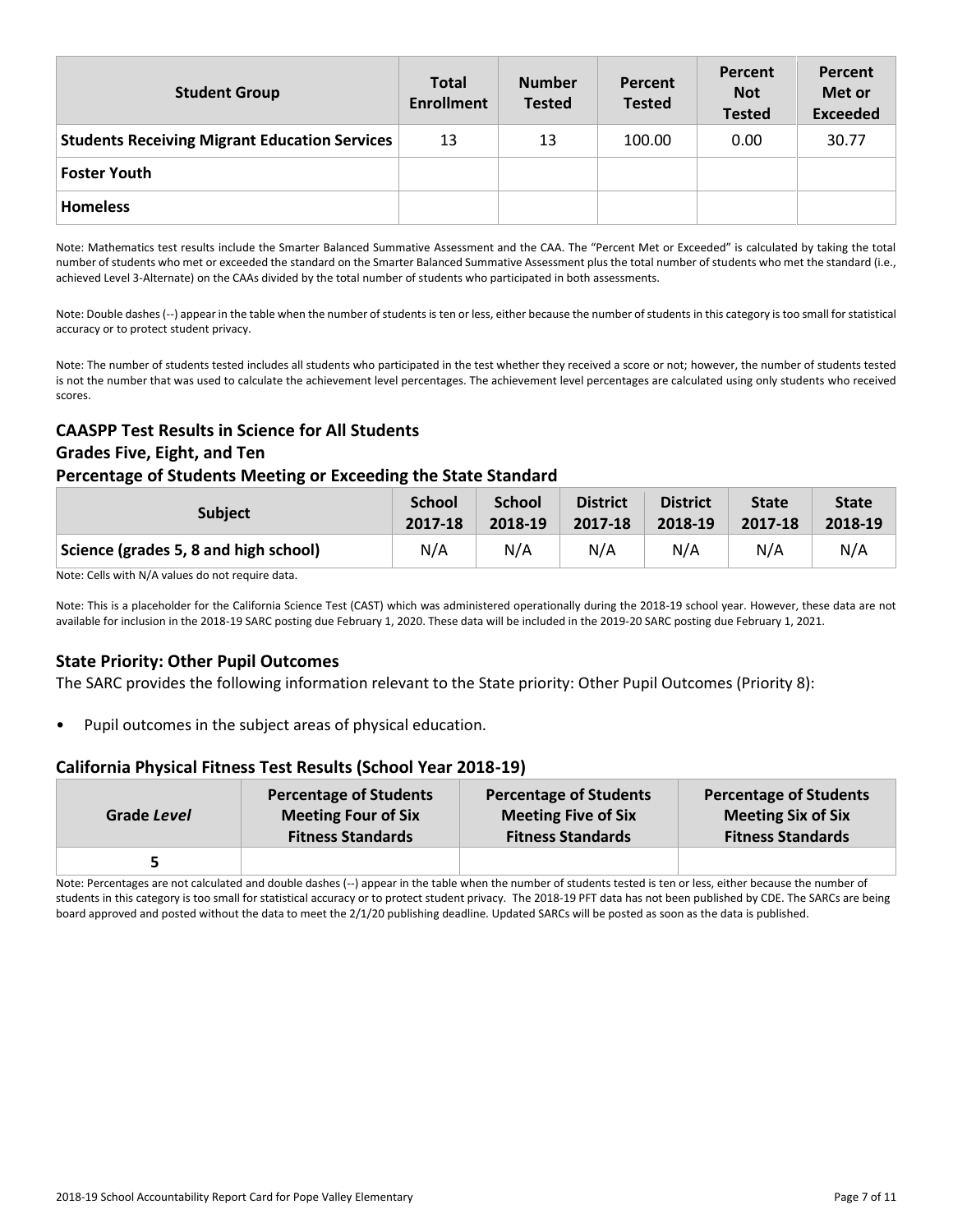# **C. Engagement**

### **State Priority: Parental Involvement**

The SARC provides the following information relevant to the State priority: Parental Involvement (Priority 3):

• Efforts the school district makes to seek parent input in making decisions for the school district and each school site.

### **Opportunities for Parental Involvement (School Year 2019-20)**

Students, staff, parents, and community work together throughout the year, including: community service-learning projects, and research on local geography, history, agriculture and industry, people, and resources. Several community organizations, including the Lions Club provide assistance and programs. Parents are invited to attend math, science, and ELA parent nights, parent conferences and special events including: WinterFest, SpringFest, Halloween, and Cinco de Mayo. Parents are always encouraged and welcome to volunteer in their child's classroom.

### **State Priority: School Climate**

The SARC provides the following information relevant to the State priority: School Climate (Priority 6):

- Pupil suspension rates;
- Pupil expulsion rates; and
- Other local measures on the sense of safety.

### **Suspensions and Expulsions**

| Rate               | <b>School</b><br>2016-17 | <b>School</b><br>2017-18 | <b>School</b><br>2018-19 | <b>District</b><br>2016-17 | <b>District</b><br>2017-18 | <b>District</b><br>2018-19 | <b>State</b><br>$2016 - 17$ | <b>State</b><br>$2017 - 18$ | <b>State</b><br>2018-19 |
|--------------------|--------------------------|--------------------------|--------------------------|----------------------------|----------------------------|----------------------------|-----------------------------|-----------------------------|-------------------------|
| <b>Suspensions</b> | 3.2                      | 0.0                      | 0.0                      |                            | 0.0                        | 0.0                        | 3.6                         | 3.5                         | 3.5                     |
| <b>Expulsions</b>  | 0.0                      | 0.0                      | 0.0                      | 0.0                        | 0.0                        | 0.0                        |                             | 0.1                         |                         |

### **School Safety Plan (School Year 2019-20)**

The staff meet and spend a day before school starts in in the fall going over the and updating the Emergency Plan that is aligned with National Incident Management System (NIMS) and California Standardized Emergency Management System (SEMS).

Key Elements of the plan include: Staff Responsibilities, Procedure to call emergency services, Principal's Checklist, Staff Checklist, Procedure to evacuate school site, Fire Drill Map, Bomb Threat Checklist, Active Shooter Information.

The students and staff meet every morning for an assembly where important information, including safety reminders are discussed.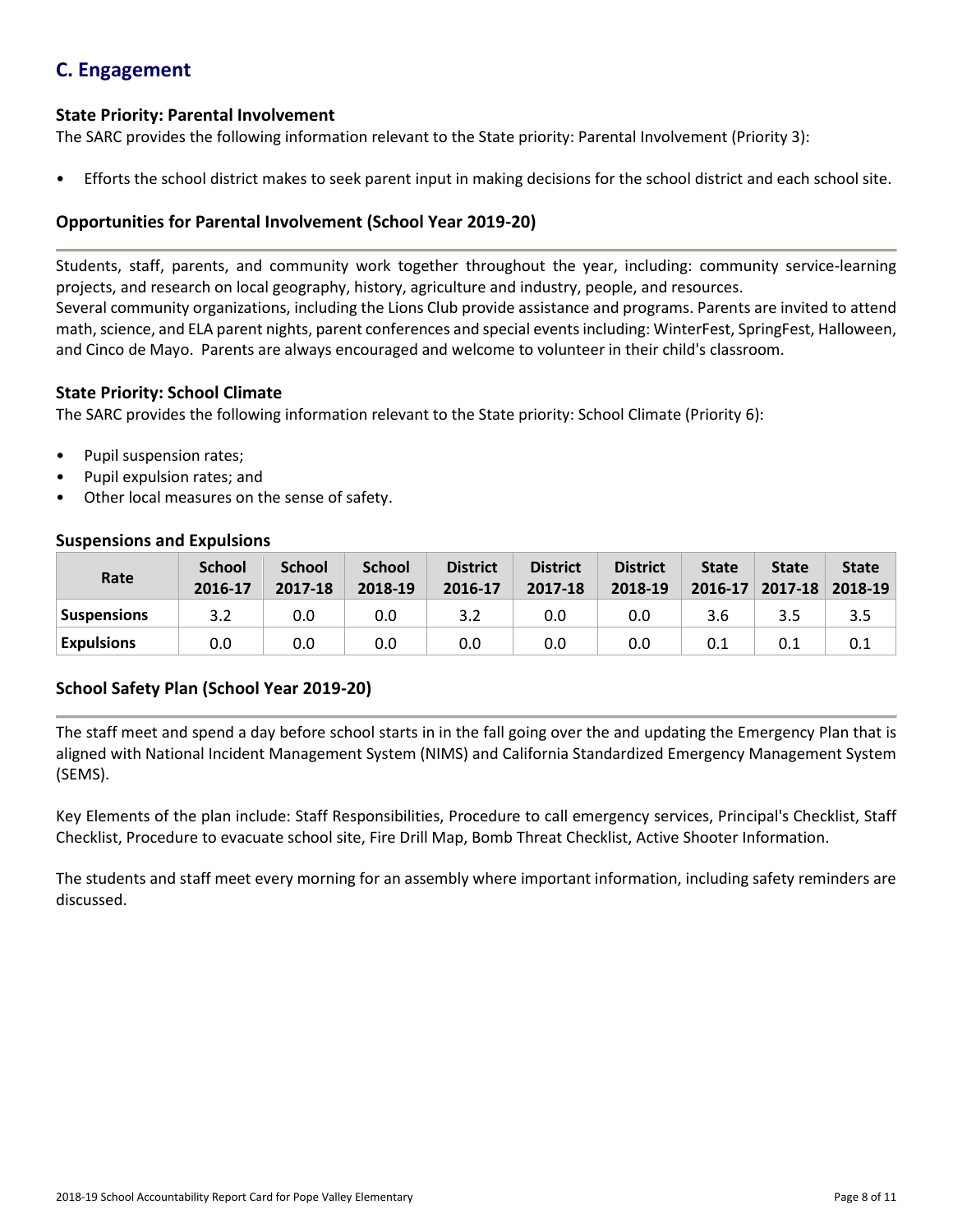# **D. Other SARC Information**

The information in this section is required to be in the SARC but is not included in the state priorities for LCFF.

| Grade<br>Level | Average<br><b>Class</b><br><b>Size</b> | # of<br><b>Size</b><br>$1 - 20$ | # of<br><b>Size</b><br>21-32 | # of<br> Classes* Classes* Classes* <br><b>Size</b><br>$33+$ | Average<br><b>Class</b><br><b>Size</b> | # of<br><b>Size</b><br>$1 - 20$ | # of<br> Classes* Classes* Classes* <br><b>Size</b><br>$21 - 32$ | # of<br><b>Size</b><br>$33+$ | Average<br><b>Class</b><br><b>Size</b> | # of<br> Classes* Classes* Classes*<br><b>Size</b><br>$1 - 20$ | # of<br><b>Size</b><br>21-32 | 2016-17 2016-17 2016-17 2016-17 2017-18 2017-18 2017-18 2017-18 2017-18 2018-19 2018-19 2018-19 2018-19<br># of<br><b>Size</b><br>$33+$ |
|----------------|----------------------------------------|---------------------------------|------------------------------|--------------------------------------------------------------|----------------------------------------|---------------------------------|------------------------------------------------------------------|------------------------------|----------------------------------------|----------------------------------------------------------------|------------------------------|-----------------------------------------------------------------------------------------------------------------------------------------|
| К              | 4                                      | $\mathbf{1}$                    |                              |                                                              | 5                                      | $\mathbf{1}$                    |                                                                  |                              | 6                                      | 1                                                              |                              |                                                                                                                                         |
| 1              |                                        |                                 |                              |                                                              | 6                                      | $\mathbf{1}$                    |                                                                  |                              | 6                                      | $\mathbf{1}$                                                   |                              |                                                                                                                                         |
| $\overline{2}$ | 6                                      | $\overline{2}$                  |                              |                                                              | 5                                      | 1                               |                                                                  |                              | 5                                      | $\mathbf{1}$                                                   |                              |                                                                                                                                         |
| 3              | 6                                      | $\mathbf{1}$                    |                              |                                                              | 3                                      | $\mathbf{1}$                    |                                                                  |                              | 5                                      | 1                                                              |                              |                                                                                                                                         |
| 4              | 9                                      | $\mathbf{1}$                    |                              |                                                              | 6                                      | $\mathbf{1}$                    |                                                                  |                              | 3                                      | 1                                                              |                              |                                                                                                                                         |
| 5              | 4                                      | 1                               |                              |                                                              | 10                                     | $\mathbf{1}$                    |                                                                  |                              | 4                                      | $\mathbf{1}$                                                   |                              |                                                                                                                                         |
| 6              | 6                                      | $\mathbf{1}$                    |                              |                                                              | 5                                      | $\mathbf{1}$                    |                                                                  |                              | 9                                      | $\mathbf{1}$                                                   |                              |                                                                                                                                         |
| Other**        |                                        |                                 |                              |                                                              |                                        |                                 |                                                                  |                              |                                        |                                                                |                              |                                                                                                                                         |

### **Average Class Size and Class Size Distribution (Elementary)**

\*Number of classes indicates how many classes fall into each size category (a range of total students per class).

\*\* "Other" category is for multi-grade level classes.

### **Ratio of Academic Counselors to Pupils (School Year 2018-19)**

|                               | Ratio     |
|-------------------------------|-----------|
| $\,$ Academic Counselors $^*$ | $\cdot$ . |

\*One Full Time Equivalent (FTE) equals one staff member working full time; one FTE could also represent two staff members who each work 50 percent of full time.

### **Student Support Services Staff (School Year 2018-19)**

| <b>Title</b>                                                         | Number of FTE*<br><b>Assigned to School</b> |
|----------------------------------------------------------------------|---------------------------------------------|
| <b>Counselor (Academic, Social/Behavioral or Career Development)</b> |                                             |
| Library Media Teacher (Librarian)                                    |                                             |
| <b>Library Media Services Staff (Paraprofessional)</b>               |                                             |
| Psychologist                                                         |                                             |
| <b>Social Worker</b>                                                 |                                             |
| <b>Nurse</b>                                                         |                                             |
| <b>Speech/Language/Hearing Specialist</b>                            |                                             |
| <b>Resource Specialist (non-teaching)</b>                            | .8                                          |
| Other                                                                |                                             |

\*One Full Time Equivalent (FTE) equals one staff member working full time; one FTE could also represent two staff members who each work 50 percent of full time.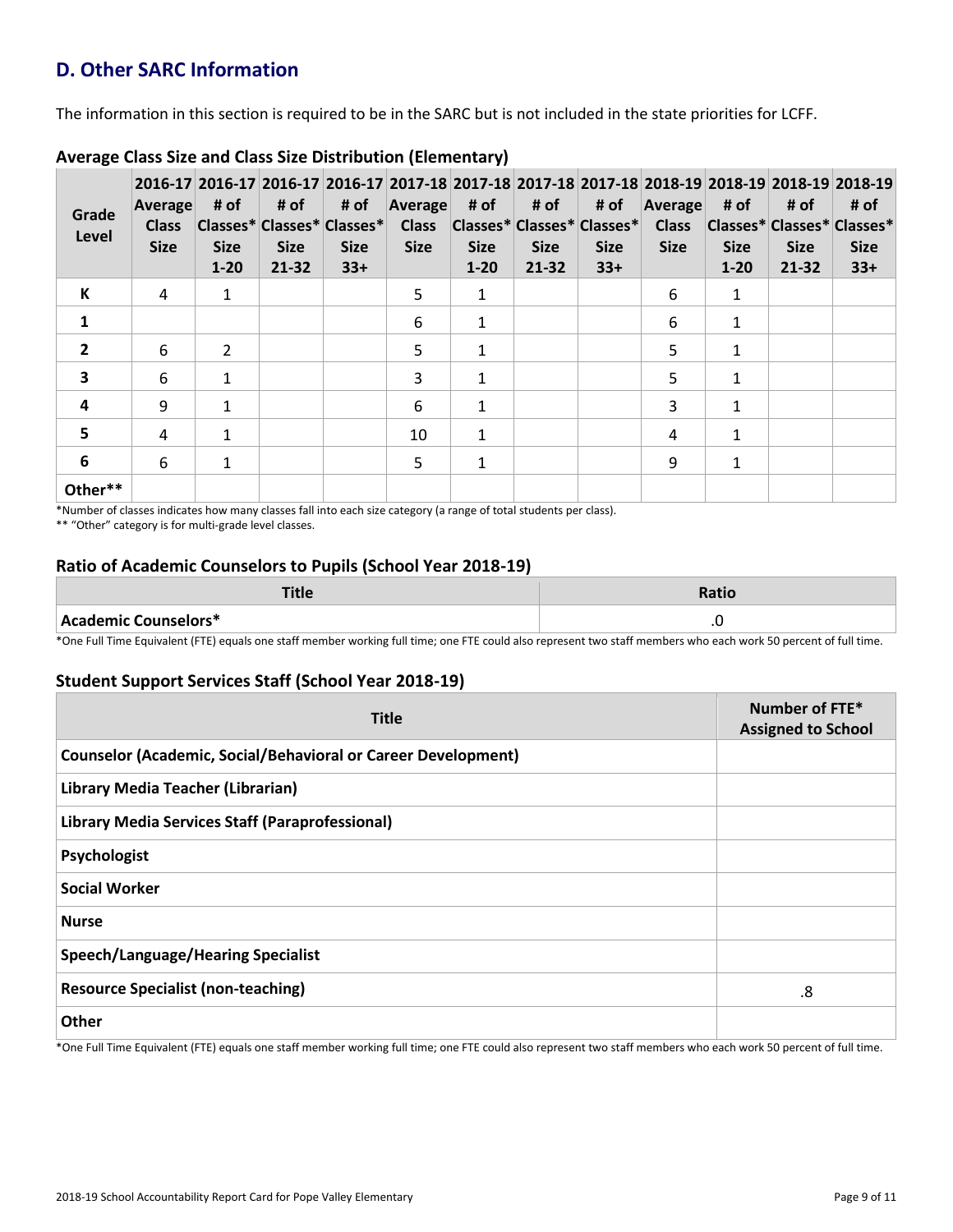### **Expenditures Per Pupil and School Site Teacher Salaries (Fiscal Year 2017-18)**

| Level                                                | <b>Total</b><br><b>Expenditures</b><br><b>Per Pupil</b> | <b>Expenditures</b><br><b>Per Pupil</b><br>(Restricted) | <b>Expenditures</b><br><b>Per Pupil</b><br>(Unrestricted) | Average<br><b>Teacher</b><br><b>Salary</b> |
|------------------------------------------------------|---------------------------------------------------------|---------------------------------------------------------|-----------------------------------------------------------|--------------------------------------------|
| <b>School Site</b>                                   | 25,302.47                                               | 2,224.33                                                | 23,078.14                                                 | 74312.2                                    |
| <b>District</b>                                      | N/A                                                     | N/A                                                     | 0                                                         |                                            |
| <b>Percent Difference - School Site and District</b> | N/A                                                     | N/A                                                     |                                                           |                                            |
| <b>State</b>                                         | N/A                                                     | N/A                                                     | \$7,506.64                                                | \$64,941.00                                |
| <b>Percent Difference - School Site and State</b>    | N/A                                                     | N/A                                                     | 251.1                                                     | 20.0                                       |

Note: Cells with N/A values do not require data.

**The California Department of Education issued guidance to LEAs on August 1, 2018, regarding how to calculate school-level per-pupil expenditures that will be reported on 2018-19 report cards.**

### **Types of Services Funded (Fiscal Year 2018-19)**

During the 2018-2019 school year, students were served from grades TK-8. Students were given the opportunity to participate an an afterschool program through 5pm. Students had the opportunity to visit the Learning Center to provide extra services to students through an RTI model. The school has 1-to-1 Chromebooks and additional technology throughout. Kindergarten and TK are full-day programs, locally funded. The also provides free home-school-home transportation to appropriate and safe bus stops on public roads. All students are provided the opportunity to attend several field trips a year, including a fishing trip to the local Lake Berryessa.

### **Teacher and Administrative Salaries (Fiscal Year 2017-18)**

| Category                                             | <b>District</b><br><b>Amount</b> | <b>State Average</b><br><b>For Districts</b><br>In Same Category |
|------------------------------------------------------|----------------------------------|------------------------------------------------------------------|
| <b>Beginning Teacher Salary</b>                      | \$                               | \$45,252                                                         |
| <b>Mid-Range Teacher Salary</b>                      | \$                               | \$65,210                                                         |
| <b>Highest Teacher Salary</b>                        | \$                               | \$84,472                                                         |
| <b>Average Principal Salary (Elementary)</b>         | \$                               | \$107,614                                                        |
| <b>Average Principal Salary (Middle)</b>             | \$                               | \$112,242                                                        |
| <b>Average Principal Salary (High)</b>               | \$                               | \$                                                               |
| <b>Superintendent Salary</b>                         | \$                               | \$124,686                                                        |
| <b>Percent of Budget for Teacher Salaries</b>        | 27%                              | 31%                                                              |
| <b>Percent of Budget for Administrative Salaries</b> | 5%                               | 7%                                                               |

For detailed information on salaries, see the CDE Certificated Salaries & Benefits web page at [https://www.cde.ca.gov/ds/fd/cs/.](http://www.cde.ca.gov/ds/fd/cs/)